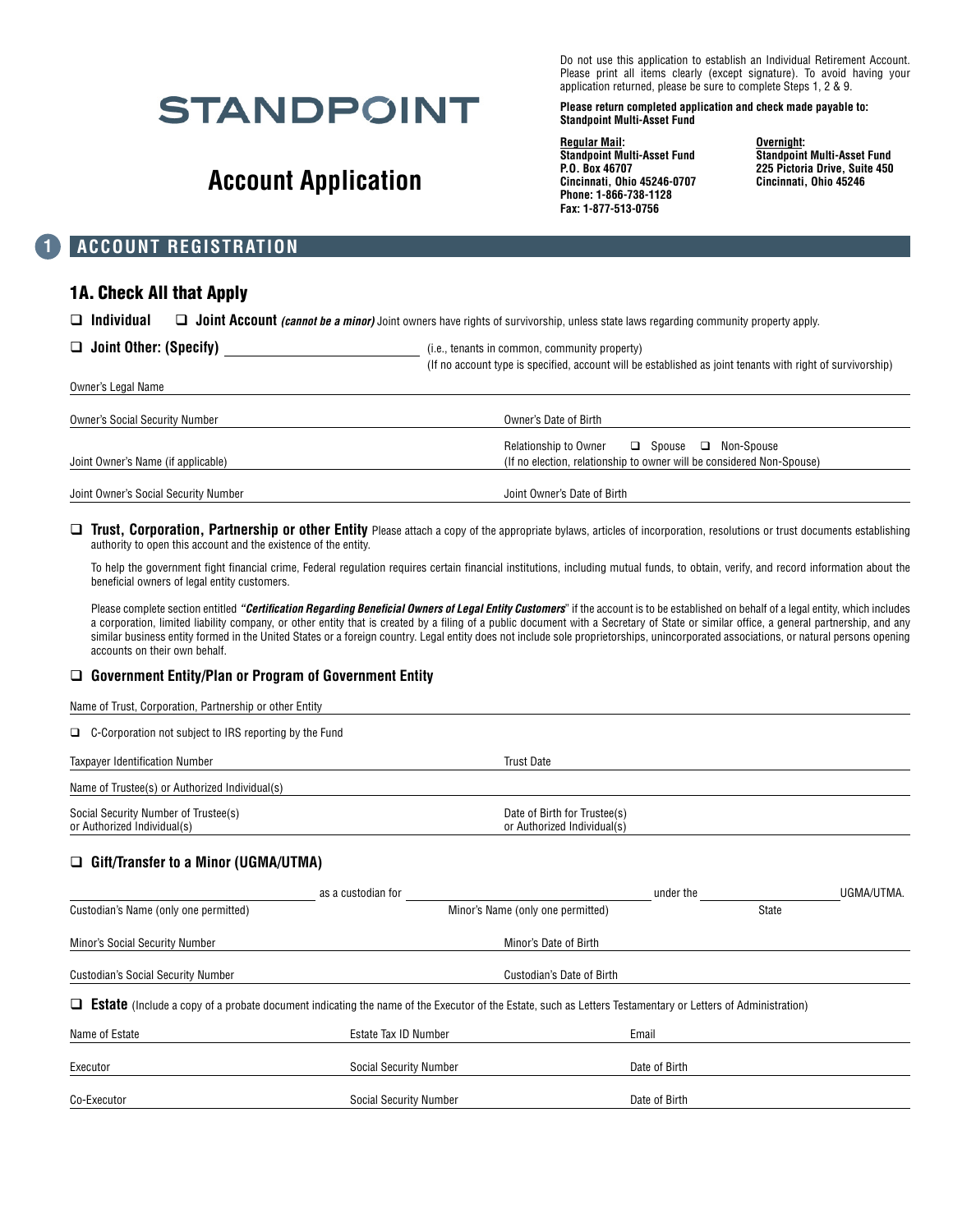## 1B. Mailing Address and Telephone Number

| Number and Street or P.O. Box |                                                                                                                                                                                                                                      | City                                                                                                                             | State | Zip    |
|-------------------------------|--------------------------------------------------------------------------------------------------------------------------------------------------------------------------------------------------------------------------------------|----------------------------------------------------------------------------------------------------------------------------------|-------|--------|
| <b>Telephone Number</b>       | <b>Fax Number</b>                                                                                                                                                                                                                    | E-mail Address                                                                                                                   |       |        |
|                               | 1C. Legal Address (Physical Address) Only needed if different from mailing address. No P.O. Boxes.                                                                                                                                   |                                                                                                                                  |       |        |
| <b>Number and Street</b>      |                                                                                                                                                                                                                                      | City                                                                                                                             | State | Zip    |
| <b>INITIAL INVESTMENT</b>     |                                                                                                                                                                                                                                      |                                                                                                                                  |       |        |
|                               | Indicate the amount and enclose a check for the amount of your investment.                                                                                                                                                           |                                                                                                                                  |       | Amount |
|                               | The Fund does not accept cash, drafts, "starter" checks, traveler's checks,<br>credit card checks, third party checks, post-dated checks, non-U.S. financial<br>institution checks, cashier's checks under \$10,000 or money orders. | Standpoint Multi-Asset Fund - Institutional Class (\$25,000 min.)<br>Standpoint Multi-Asset Fund - Investor Class (\$2,500 min.) |       |        |

Call Shareholder Services at 1-866-738-1128 to pay by wire. Initial purchase may not be made by ACH.

## **3 REDEMPTION AND DISTRIBUTION OPTIONS**

Your dividends and capital gains will be automatically reinvested into your account unless you indicate otherwise below.

|                      | <b>Distribution Method</b> |    | <b>Payment Method</b> |       |    |       |
|----------------------|----------------------------|----|-----------------------|-------|----|-------|
|                      | Reinvest                   |    | Cash*                 | ACH** |    | Check |
| <b>Capital Gains</b> |                            | or |                       |       | o٢ |       |
| <b>Dividends</b>     |                            | or |                       |       | or |       |

*\* Must choose a payment method*

*\*\* Automated Clearing House sent to bank account listed in Step 8*

**4 COST BASIS SELECTION**

Cost basis calculation method for all accounts established by this application:

- q **Average Cost (Default method, if not specified)**
- q **First-In, First-Out (FIFO)\***
- q **Last-In, First-Out (LIFO)\***
- q **Highest-Cost, First-Out (HIFO)\***
- q **Specific Share Identification \*\***
- *\* If you have any questions, please contact our shareholder services group at 1-866-738-1128 for assistance.*
- *If Specific Share Identification is selected and no instruction is provided as to which shares should be redeemed, First-In, First-Out (FIFO) will be used.*

As a shareholder, you will automatically have access to your accounts via our automated telephone services unless you specifically decline from them below.

**Q** I DO NOT want any telephone transaction privileges.

**5 TELEPHONE PRIVILEGES**

## **6 DUPLICATE STATEMENTS AND CONFIRMATIONS**

Please send duplicate statements and confirmations to an address other than that listed in Step 1B (optional):

| Name                               | Company Name |              |                             |
|------------------------------------|--------------|--------------|-----------------------------|
| Street Address or P.O.<br>P.O. Box | City         | <b>State</b> | -<br>$\frac{1}{2}$<br>– Liv |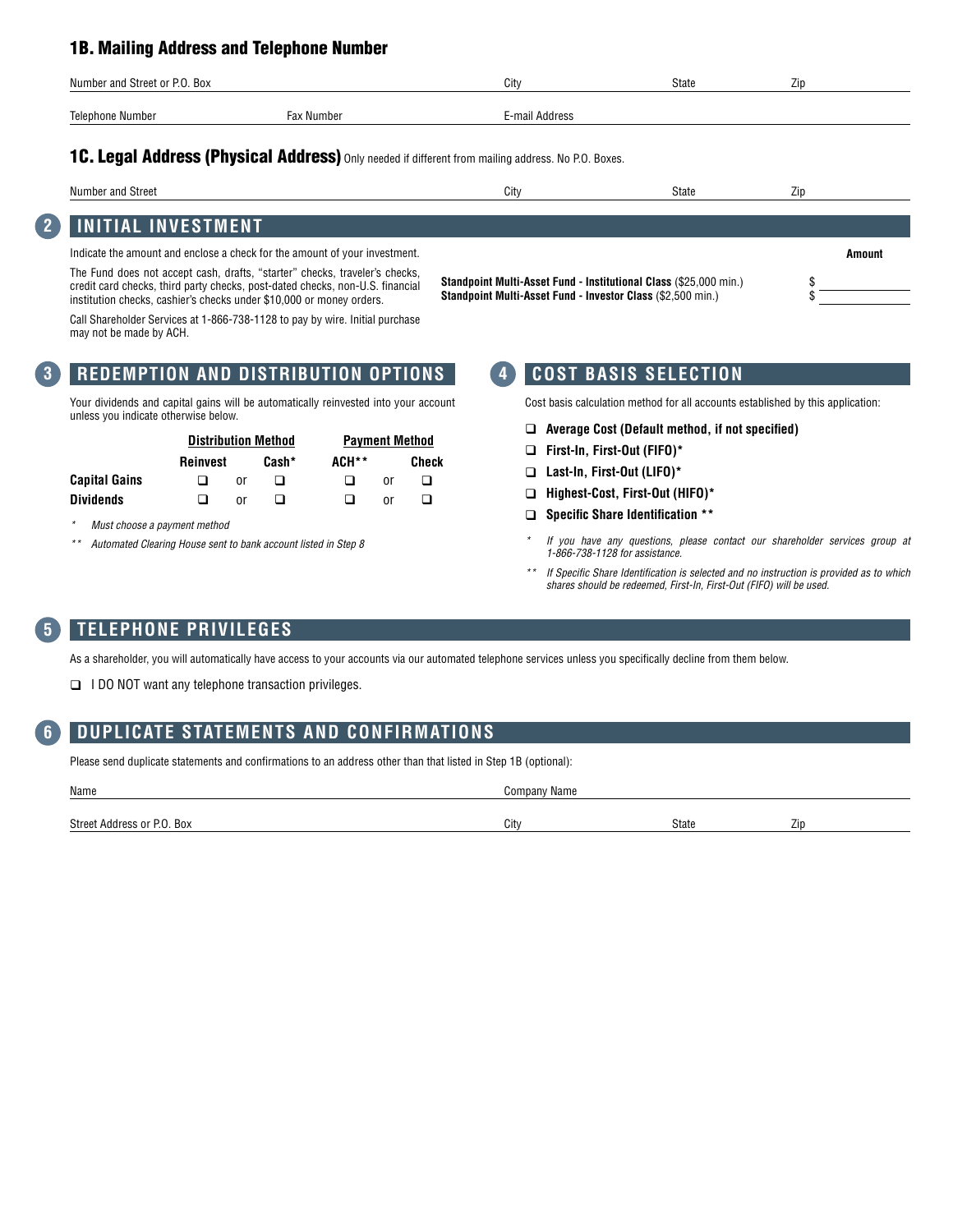## **7 ACCOUNT SERVICE OPTIONS**

## 7A. Purchase Options

## **Automatic Investment Plan\*** q **Yes** q **No**

*Permits you to automatically invest in your Fund account through your bank account (you must complete Step 8). Please indicate the amount and interval (quarterly or monthly on the 15th and/or the last day of each month).*

#### **Please make my automatic investment on:\*\***

Day of Month (1st, 15th, etc.)

### **Frequency**

Quarterly

 $\Box$  Monthly Beginning in the month of

**Fund Amount**

| Standpoint Multi-Asset Fund - Institutional Class |  |
|---------------------------------------------------|--|
| Standpoint Multi-Asset Fund - Investor Class      |  |

*\* This plan involves continuous investment, regardless of share price levels, and does not assure a profit or protect against a loss in declining markets.*

*\*\* If the date chosen falls on a holiday or weekend, the deduction from your account will occur on the prior business day.*

## 7B. Redemption Option

**By Electronic Transfer**  *(to your bank account)*

q **Yes** q **Decline**

If yes, you must complete bank information in Step 8 and select method of transfer.

- q **ACH (Automated Clearing House)** (\$100 minimum)
- **Q WIRE** (\$1,000 minimum)

## **8 ELECTRONIC FUNDS TRANSFER INSTRUCTIONS**

*By providing banking instructions below and signing Step 9, I authorize credits/debits to/from this bank account in conjunction with the account options selected. I understand for the selected options involving wire transactions, my bank may charge me wire fees. I agree that the Fund(s) and its agents may make additional attempts to debit/credit my account if the initial attempt fails and that I will be liable for any associated costs. All account options selected shall become part of the terms, representations and conditions of this application.*

## **This is a:**  $\Box$  **checking account**  $\Box$  **savings account**

| Name of<br>Bank Account Owner*                                    |
|-------------------------------------------------------------------|
| Name of                                                           |
| Co-Bank Account Owner*                                            |
|                                                                   |
| <b>Bank Name</b>                                                  |
| <b>Bank Address</b>                                               |
| Account #                                                         |
| Routing $#$                                                       |
| * Attentions against the book assemption to ask a money algebrace |

| Jane Smith<br>1245 Main Street<br>Anywhere, US 12345 |            | Date | 0123 |
|------------------------------------------------------|------------|------|------|
| For<br>123456789                                     | 1234567890 | 0123 |      |
| Routing #                                            | Account#   |      |      |

*\* At least one name on the bank account must match a named shareholder.*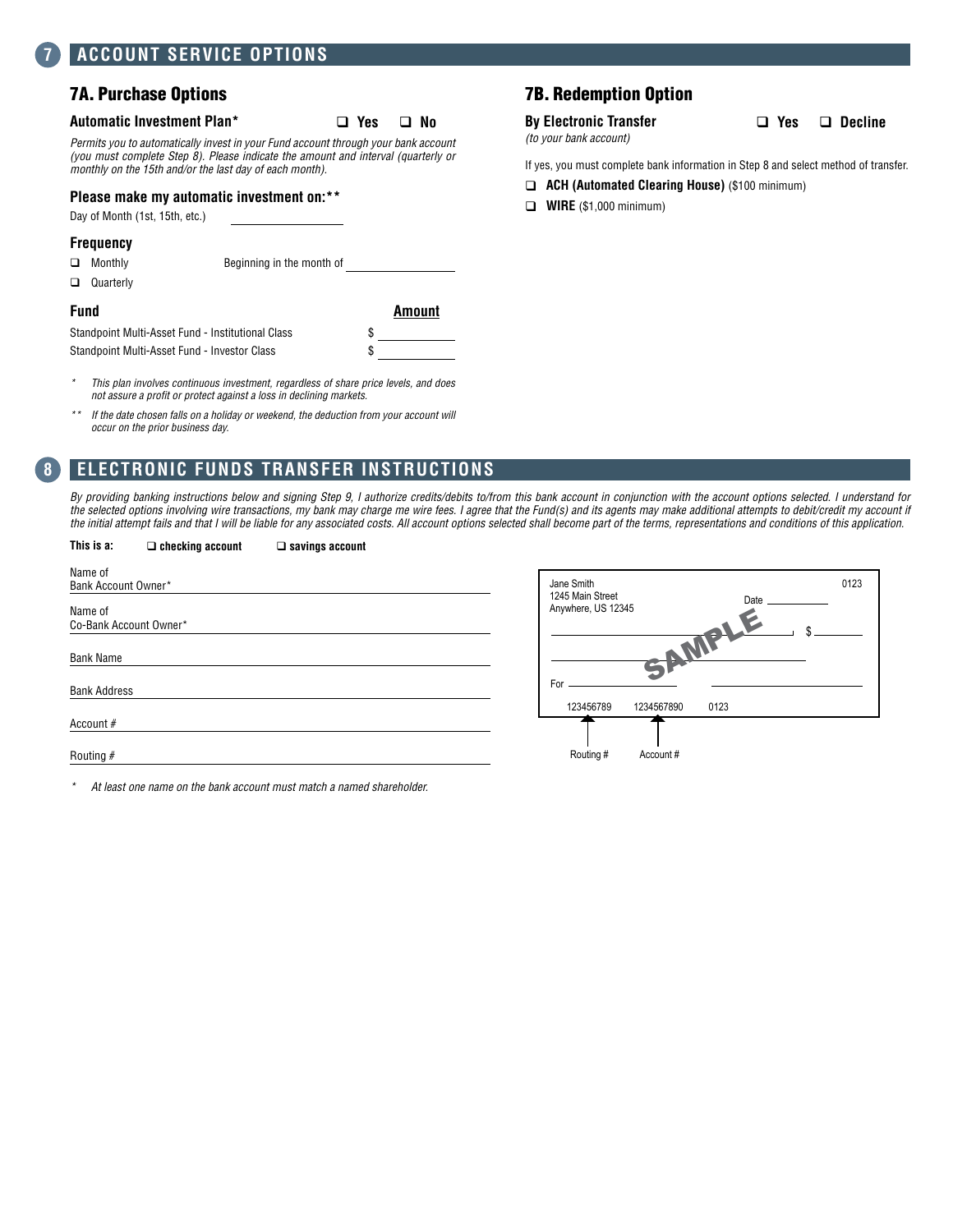## **9 SIGNATURES AND CERTIFICATIONS**

## **By signing below, I certify that:**

- I have received and read the current prospectus of the Standpoint Multi-Asset Fund (the "Fund Company") in which I am investing. I certify that I have the authority and legal capacity to make this purchase in this account, and that I am of legal age in my state of residence.
- I authorize the Fund Company and its agents to act upon instructions (by phone, in writing or other means) believed to be genuine and in accordance with procedures described in the prospectus for this account or any account into which transfers are made. I authorize the registered representative assigned to my account to have access to my account and to act on my behalf with respect to my account. I agree that neither the Fund Company nor any of its agents will be liable for any loss, cost or expense for acting on such instructions.
- The Fund Company can redeem shares from my account(s) to reimburse for any loss due to non-payment or other indebtedness.
- I understand that my property may be transferred to the appropriate state if no activity occurs in the account within the time period specified by state law. This process is governed by the escheatment laws of your state.

## **Under penalty of perjury, I certify that:**

- 1. I am a U.S. person (including a U.S. resident alien) as defined on IRS Form W-9.
- 2. The Social Security Number or Taxpayer Identification Number shown on this application is correct.
- 3. I am not subject to backup withholding because: (a) I am exempt from backup withholding; or (b) I have not been notified by the Internal Revenue Service (IRS) that I am subject to backup withholding as a result of a failure to report all interest or dividends.

#### **Cross out Item 3 if you have been notified by the IRS that you are currently subject to backup withholding.**

**The Internal Revenue Service does not require your consent to any provision of this document other than the certifications required to avoid backup withholding.**

| <b>Each Account Owner Must Sign Here</b>                        |      |  |  |  |
|-----------------------------------------------------------------|------|--|--|--|
| Signature of Owner, Trustee, Custodian or Authorized Individual | Date |  |  |  |
| Signature of Joint Owner, Co-Trustee or Authorized Individual   | Date |  |  |  |

**Fund Shares are not deposits or obligations of, or guaranteed or endorsed by, any financial institution and are not federally insured by the Federal Deposit Insurance Corporation, the Federal Reserve Board or any other agency.**

#### **IMPORTANT INFORMATION ABOUT PROCEDURES FOR OPENING A NEW ACCOUNT**

**To help the government fight the funding of terrorism and money laundering activities, Federal law requires all financial institutions to obtain, verify and record information that identifies each person who opens an account. What this means for you: When you open an account, we will ask for your name, address, date of birth, and other information that will allow us to identify you. We may also ask to see your driver's license or other identifying documents. Please remember that any documents or information we gather in the verification process will be maintained in a confidential manner.**

## **10 INVESTMENT BROKER/DEALER**

**Important:** To be completed by broker/dealer representative (broker/dealer must have approved agreement with the Fund's distributor and/or Fund Company).

| Broker/Dealer Firm Name   | Dealer $#$ | Branch Name               |                      |
|---------------------------|------------|---------------------------|----------------------|
| Representative's Name     | Rep $#$    | Branch $#$                | Rep Telephone Number |
|                           |            |                           |                      |
| Rep Office Street Address |            | Rep Office City/State/Zip |                      |
|                           |            |                           |                      |

Authorized Signature (Registered Representative)

**Thank you for your investment. You will receive a confirmation showing your Fund account number, dollar amount, shares purchased and price paid per share. For assistance with this or other forms, please call us at 1-866-738-1128.**

## **11 STATE ESCHEATMENT LAWS**

Escheatment laws adopted by various states require that personal property that is deemed to be abandoned or ownerless, including mutual fund shares and bank deposits, to be transferred to the state. Under such laws, ownership of your Fund shares may be transferred to the appropriate state if no activity occurs in your account within the time period specified by applicable state law. The Fund retains a search service to track down missing shareholders and will escheat an account only after several attempts to locate the shareholder have failed. To avoid this from happening to your account, please keep track of your account and promptly inform the Fund of any change in your address.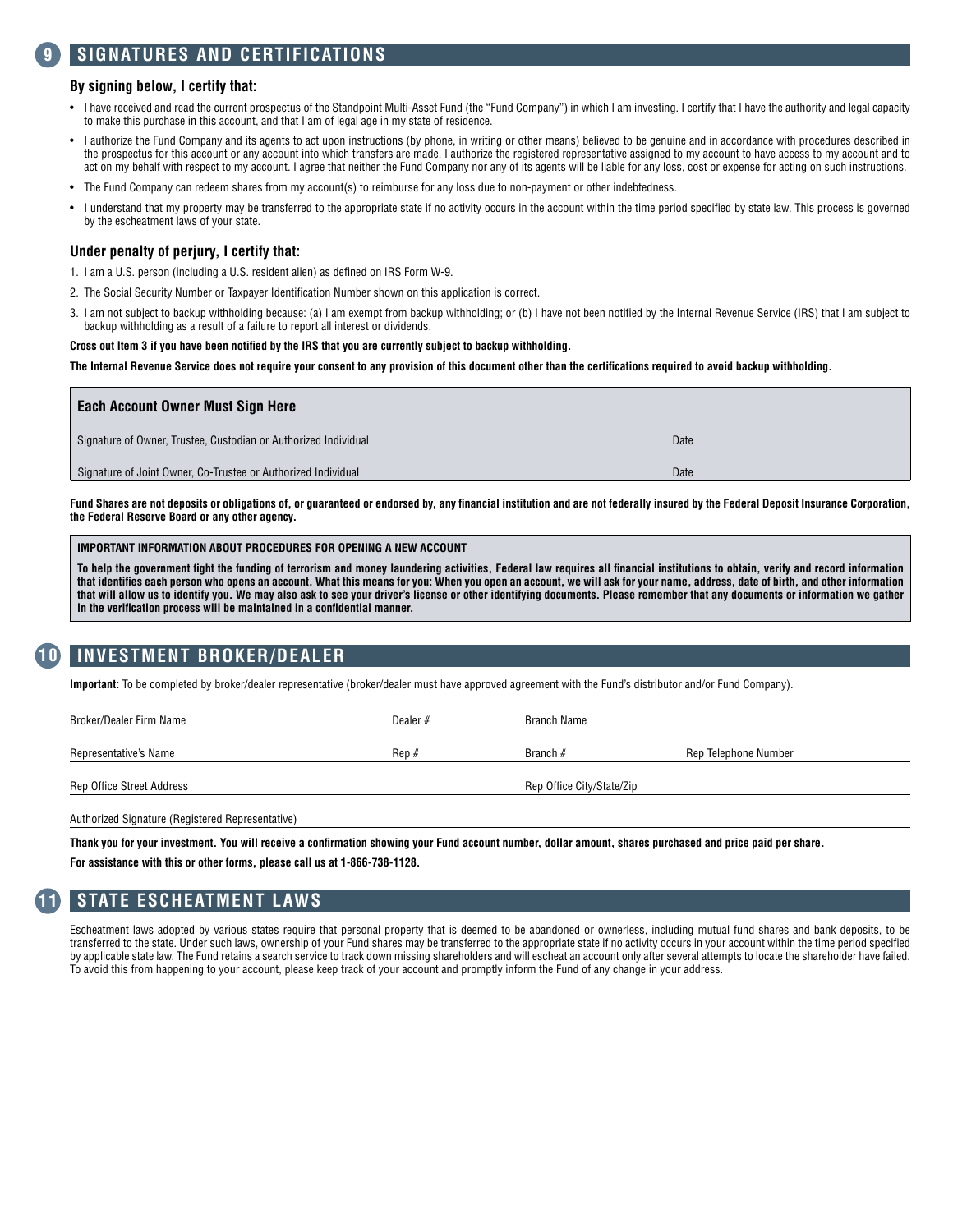### **I. GENERAL INSTRUCTIONS/DEFINITIONS**

In compliance with the Customer Due Diligence requirements issued by the Financial Crimes Enforcement Network (FinCEN), financial institutions must identify and verify the identity of the beneficial owners of all legal entity customers.

This form must be completed by the person opening a new account on behalf of a legal entity customer. For the purposes of this form, a legal entity includes a corporation, limited liability company, or other entity that is created by filing a public document with a Secretary of State or similar office, a general partnership, and any similar business entity formed in the United States or a foreign country. Legal entity does not include sole proprietorships, unincorporated associations, or natural persons opening account on their own behalf.

This form requires you provide the name, address, date of birth and Social Security number (or passport number or other similar information, in the case of non-U.S. Persons) for the following individuals (i.e., the beneficial owners):

- (i) Each individual, if any, who owns, directly or indirectly, 25 percent or more of the equity interests of the legal entity customer (e.g., each natural person that owns 25 percent or more of the shares of a corporation); *and*
- (ii) An individual with significant responsibility for managing the legal entity customer (e.g., a Chief Executive Officer, Chief Financial Officer, Chief Operating Officer, Managing Member, General Partner, President, Vice President, or Treasurer).

The number of individuals that satisfy this definition of "beneficial owner" may vary. Under section (i), depending on the factual circumstances, up to four individuals (but as few as zero) may need to be identified. *Regardless of the number of individuals identified in section (i), you must provide the identifying information of one individual under section (ii)*. It is possible that in some circumstances the same individual might be identified under both sections (e.g., the President of ACME, Inc. who also holds a 30 percent equity interest). Thus, a completed form will contain the identifying information of at least one individual (under section (ii)), and up to five individuals (i.e., one individual under section (ii) and four 25 percent equity holders under section (i)).

The financial institution may also ask to see a copy of a driver's license or other identifying document for each beneficial owner listed on this form.

#### **II. CERTIFICATION OF BENEFICIAL OWNER(S)**

#### **Persons opening an account on behalf of a legal entity must provide the following information:**

- a. Name and Title of Natural Person Opening Account:
- b. Name, Type (select below), and Address of
	- Legal Entity for Which the Account is Being Opened:
	- q Corporation q Limited Liability Company q Limited Partnership
	- **q** General Partnership **q** Business Trust **q** Other entity created by filing with a state office
- c. The following information for each individual, if any, who, directly or indirectly, through any contract, arrangement, understanding, relationship or otherwise, owns 25 percent or more of the equity interests of the legal entity listed above:

| Name | Date of Birth | <b>Address (Residential or</b><br><b>Business Street Address)</b> | <b>For U.S. Persons:</b><br><b>Social Security Number</b> | <b>For Non-U.S. Persons:</b><br>Social Security Number, Passport Number and Country<br>of Issuance, or other similar identification number |
|------|---------------|-------------------------------------------------------------------|-----------------------------------------------------------|--------------------------------------------------------------------------------------------------------------------------------------------|
|      |               |                                                                   |                                                           |                                                                                                                                            |
|      |               |                                                                   |                                                           |                                                                                                                                            |
|      |               |                                                                   |                                                           |                                                                                                                                            |
|      |               |                                                                   |                                                           |                                                                                                                                            |
|      |               |                                                                   |                                                           |                                                                                                                                            |
|      |               |                                                                   |                                                           |                                                                                                                                            |

#### **(If no individual meets this definition, please write, "Not Applicable")**

d. The following information for one individual with significant responsibility for managing the legal entity listed above, such as:

- An executive officer or senior manager (e.g., Chief Executive Officer, Chief Financial Officer, Chief Operating Officer, Managing Member, General Partner, Vice President, Treasurer); or
- Any other individual who regularly performs similar functions.

| Name | Date of Birth | Address (Residential or<br><b>Business Street Address)</b> | <b>For U.S. Persons:</b><br><b>Social Security Number</b> | <b>For Non-U.S. Persons:</b><br>Social Security Number, Passport Number and Country<br>of Issuance, or other similar identification number |
|------|---------------|------------------------------------------------------------|-----------------------------------------------------------|--------------------------------------------------------------------------------------------------------------------------------------------|
|      |               |                                                            |                                                           |                                                                                                                                            |
|      |               |                                                            |                                                           |                                                                                                                                            |

**I, (name of natural person opening account), hereby certify, to the best of my knowledge, that the information provided above is** 

**complete and correct.**